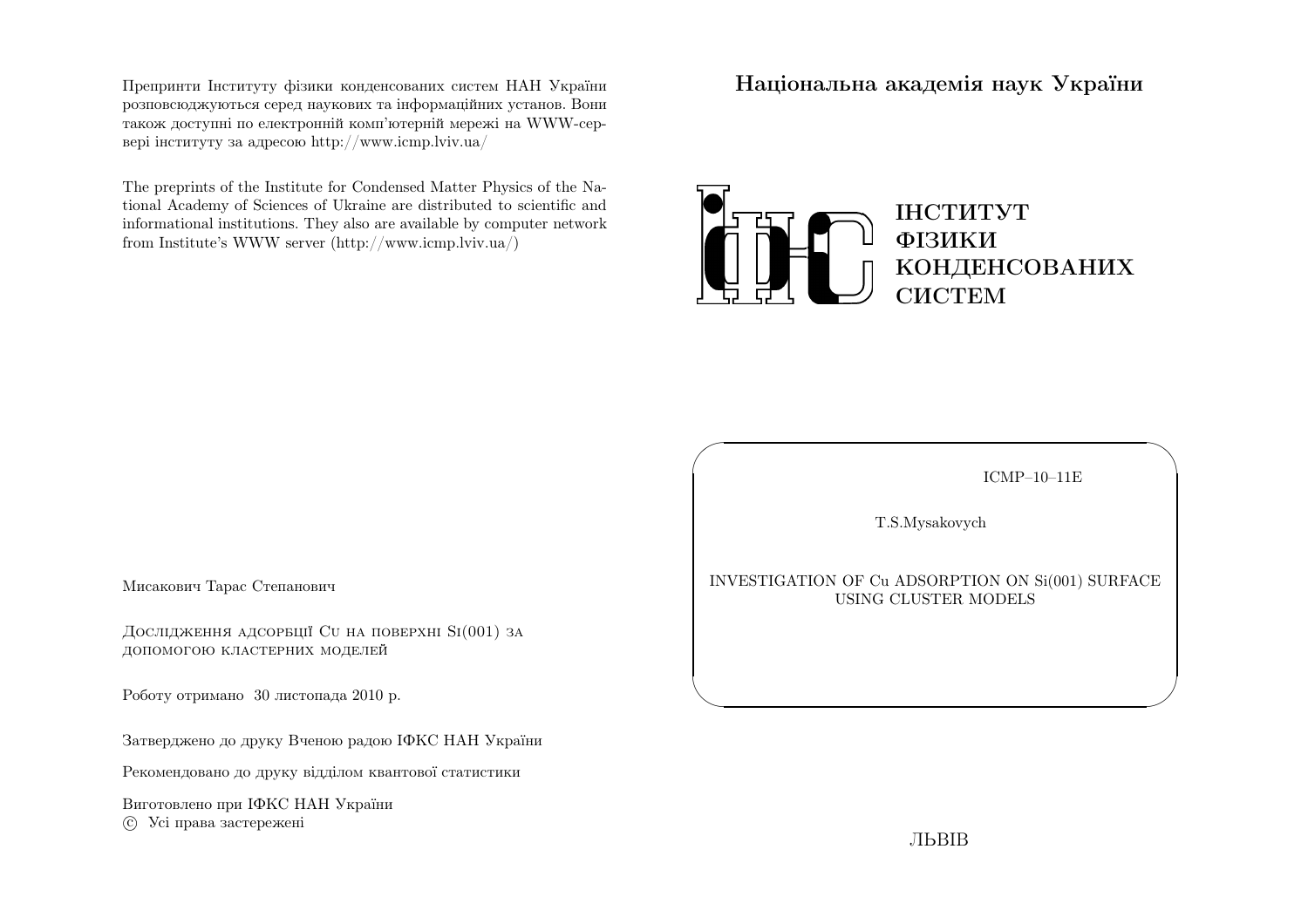### **УДК:** 544.723

PACS: 68.43.-h

Дослiдження адсорбцiї Cu на поверхнi Si(001) за допомогоюкластерних моделей

#### Т.С.Мисакович

**Анотація.** За допомогою розрахунків методом функціоналу густини дослiджено адсорбцiю мiдi на поверхн<sup>i</sup> Si(001), покритiй воднем. Поверхня моделюється за допомогою кластерiв. Виявлено можливi мiсця адсорбцiї мiдi та розраховано енергiї адсорбцiї. Приведенодовжини зв'язкiв та заряди для всiх знайдених мiсць адсорбцiї.

### Investigation of Cu adsorption on Si(001) surface using clustermodels

#### T.S.Mysakovych

Abstract. Density functional theory calculations have been used to in vestigate the adsorption of copper atoms on the H-passivated Si(001) surface. The surface is modeled using the cluster approximation. The possible sites for the copper adsorption are revealed and the adsorption energy is calculated. The bond lengths and Mulliken population analysisare reported for all considered sites of adsorption.

Подається <sup>в</sup> Журнал фiзичних дослiджень Submitted to Journal of Physical Studies

 $\odot$  Iнститут фiзики конденсованих систем  $2010$ Institute for Condensed Matter Physics <sup>2010</sup>

# 1. Introduction

The silicon surface is one of the most extensively studied systems in surface science due to its great technological importance for semiconductor devices. Wet chemical etching of silicon is an important method in the fabrication of micro-electromechanics systems. Many experimental and theoretical works have been done to reveal the structure of Si(001) surface, which undergoes surface reconstruction when the surface silicon atoms dimerize to form an energetically more favorable configuration. Generally, it is adopted that these surface dimers are asymmetric, although some ab initio calculations lead to the conclusion that symmetric case takes <sup>p</sup>lace [1, 2]. The Si surface is nearly fully terminated by Si-H bonds during wet etching and the hydrogenated Si clusters can also be regarded as <sup>a</sup> model of porous silicon. The adsorption of hydrogen onto Si(001) follows various stages, adsorption of <sup>a</sup> full monolayer leads to thesaturated, monohydride surface [3], for <sup>a</sup> review, see [4].

Cu has <sup>a</sup> dramatic impact on the etch rate and the silicon surface morphology. As compared to other metal impurities, copper seems to have <sup>a</sup> particular preference to adsorb on the H-terminated surface during etching. In [5] the invetigation of <sup>a</sup> surface morphology, electrophysical characteristics and gas sensitivity of the metal-silicon structures with <sup>a</sup> surface layer of the porous silicon modified by copper were carried out, such investigations are important for gas sensor applications. There are <sup>a</sup> limited number of theoretical studies of the interaction of copper and silicon in the presence of hydrogen [6–8]. In this work, we investigate copper adsorption on the hydrogen-terminated silicon surface using cluster model and analyze bond lenght and charge distribution in the system.

# 2. Method and results

Cluster models are frequently used for studying different aspects of physics and chemistry of surfaces. The clusters  $\text{Si}_9\text{H}_{12}$ ,  $\text{Si}_1\text{5H}_{21}$  are often used as <sup>a</sup> model of Si surface [9, 10]. In our calculations we usehydrogenated cluster with one surface dimer  $Si<sub>9</sub>H<sub>14</sub>$  (see fig. 1). We also considered clusters with two surface dimers  $Si_{15}H_{20}$  (fig. 2) and  $Si_{21}H_{28}$ (fig. 3), the first cluster represents the surface in the direction of adjacent dimers and the second cluster is used to imitate the surface in the perpendicular direction (we use different clusters to investigate the possible sites of Cu on Si surface). Initially all Si atoms are located at the bulk lattice sites <sup>g</sup>iven by diamond structure with <sup>a</sup> lattice constantof 5.43 Angstrom. All dangling bonds of the silicons are saturated with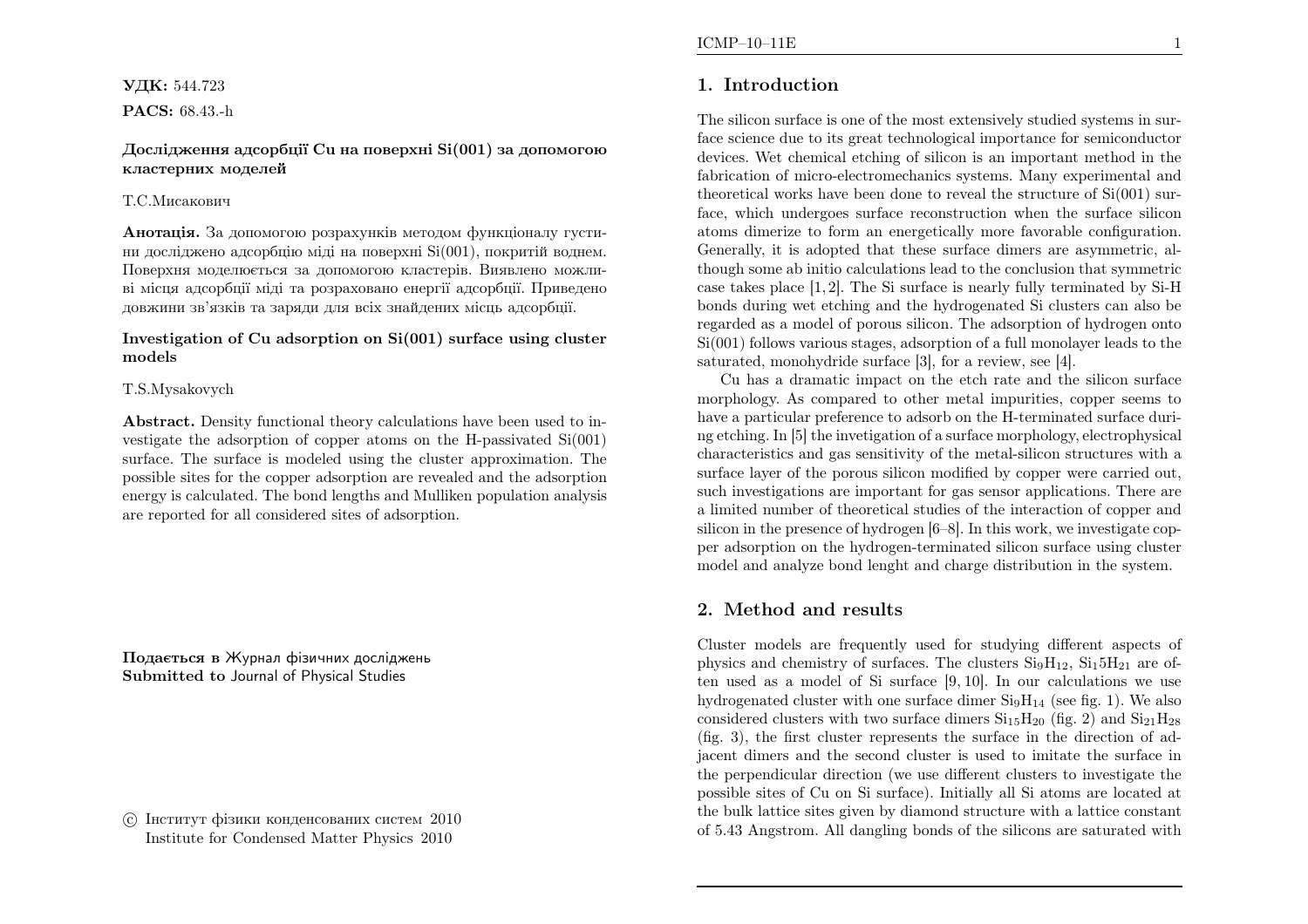hydrogen atoms (the <sup>H</sup> atoms are used to terminate the bonds of the Si atoms). The first step in structure relaxation was to op- timize the positions of the terminating hydrogens, with the silicon coordinates kept fixed at their bulk values. In the second step we fixed Si atoms of the forth layer (and the correspondind <sup>H</sup> atoms), we also fixed the positions of the <sup>H</sup> atoms of the third and second layers. The positions of the topmost three Si layers and other <sup>H</sup> atoms were optimized. The calculations were performed using the Firefly quantum chemical package [11], which is partially based on the GAMESS [12] source code. It should be noted that basis set used in ab-initio molecular-orbital calculations is compromise between accuracy and computational cost. We used density functional theory with B3LYP functional and 6-31G∗∗ basis set for the hydrogen, silicon and copper atoms. The obtained clusters are shown inFigs. 1,2,3.



Figure 1. Cluster  $\text{Si}_9\text{H}_{14}$ .



Figure 2. Cluster  $Si<sub>15</sub>H<sub>20</sub>$ 

In the next step we considered the adsorption of an initially neutral copper atom on these clusters. When we investigated the adsorption



Figure 3. Cluster  $Si<sub>21</sub>H<sub>28</sub>$ 

of copper, the Si atoms and surface hydrogen atoms were allowed to relax, while all other atoms were kept frozen (we also keept frozen the coordinates of the Si atoms of the fourth layer). To examine the stabilityof adsorption at different sites, we calculate the adsorption energy

$$
E_a = E(Cu + Si_{cluster}) - E(Cu) - E(Si_{cluster}) \qquad (2.1)
$$

The negative value of the adsorption energy indicates possibilities of adsorption.

In Figs .4,6,8 we have shown the possible sites for Cu adsorption and electron density <sup>p</sup>lots (the last were obtained using macmolplt program [13]). In the case <sup>A</sup> copper adatom has strong bonds with two surface hydrogen atoms and two silicon top layer atoms, while in the case of theadsorption at <sup>B</sup> and <sup>C</sup> sites Cu forms bonds with silicon atoms.

The adsorption energies are as follows

$$
E_a(\mathbf{A}) = -1.76\text{eV}
$$
  
\n
$$
E_a(\mathbf{B}) = -1.7\text{eV}
$$
  
\n
$$
E_a(\mathbf{C}) = -1.92\text{eV}.
$$
\n(2.2)

All found sites are potential sites for Cu adsorption. The site <sup>C</sup> has the lowest adsorption energy. Adsorption site which is similar to our site <sup>C</sup> was considered in [6, 7] in the framework of the <sup>p</sup>lane-wave implementation of density-functional theory. It was shown that this site has the lowest energy between the adsorption site energies on the surface (this conclusion is similar to our result), but the value of the adsorption energy in [7] was larger (-3.1 eV in [7] and -1.92 eV in our work). On the other hand, ab-initio investigation of the Cu adsorption on the H-terminatedsilicon (111) surface ( [8]) revealed that the highest value of the adsorp-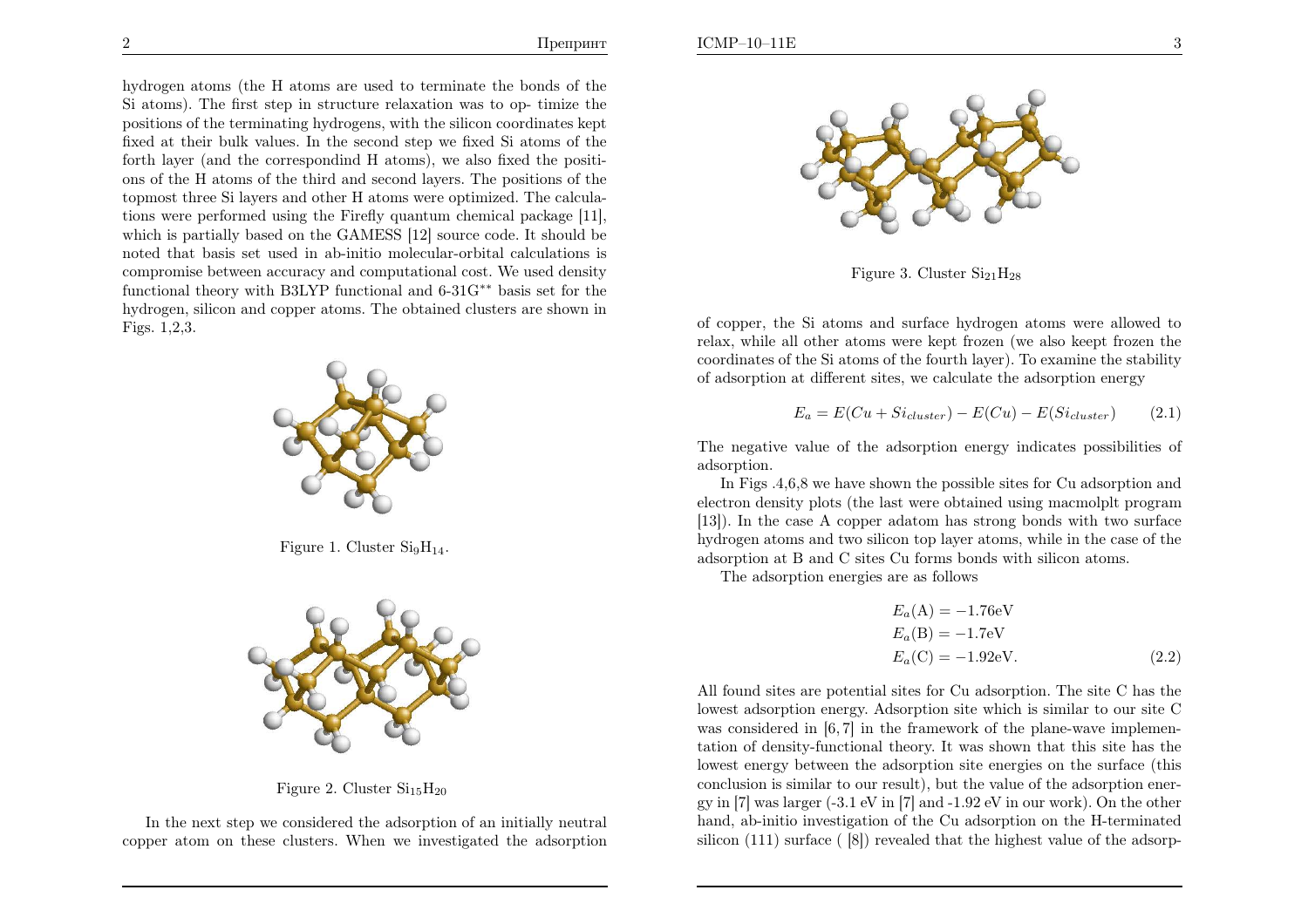tion energy is <sup>−</sup>1.<sup>44</sup> eV and they did not obtain such large values of adsorption energy as that obtained in [6, 7].

An analysis of the molecular orbitals shows that <sup>a</sup> new singly occu<sup>p</sup>ied molecular orbital (SOMO) appears (in comparison with Si-clusters without Cu), this orbital lies between HOMO (highest occupied molecular orbital) and LUMO (lowest unoccupied molecular orbital) of theinitial Si-cluster without Cu.



Figure 4. Cluster  $Si<sub>9</sub>H<sub>14</sub>Cu$  (adsorption site A).



Figure 5. Electron density (adsorption site A).

For all surface sites, the height of the adatom above the Si cluster was varied, the minimum of the system energy <sup>y</sup>ields the adsorption energy. These curves are shown in Figs. 10,11,12. The distance in these figures is the distance between Cu atom and the fourth layer of Si atoms (as was noted above we fixed the coordinates of the fourth layer Si atoms). As we can see from these figures, the potential well at the <sup>B</sup> and <sup>C</sup> sites



Figure 6. Clusters  $Si<sub>15</sub>H<sub>20</sub>Cu$  (adsorption site B).



Figure 7. Electron density (adsorption site B).



Figure 8. Clusters  $Si<sub>21</sub>H<sub>28</sub>Cu$  (adsorption site C).

4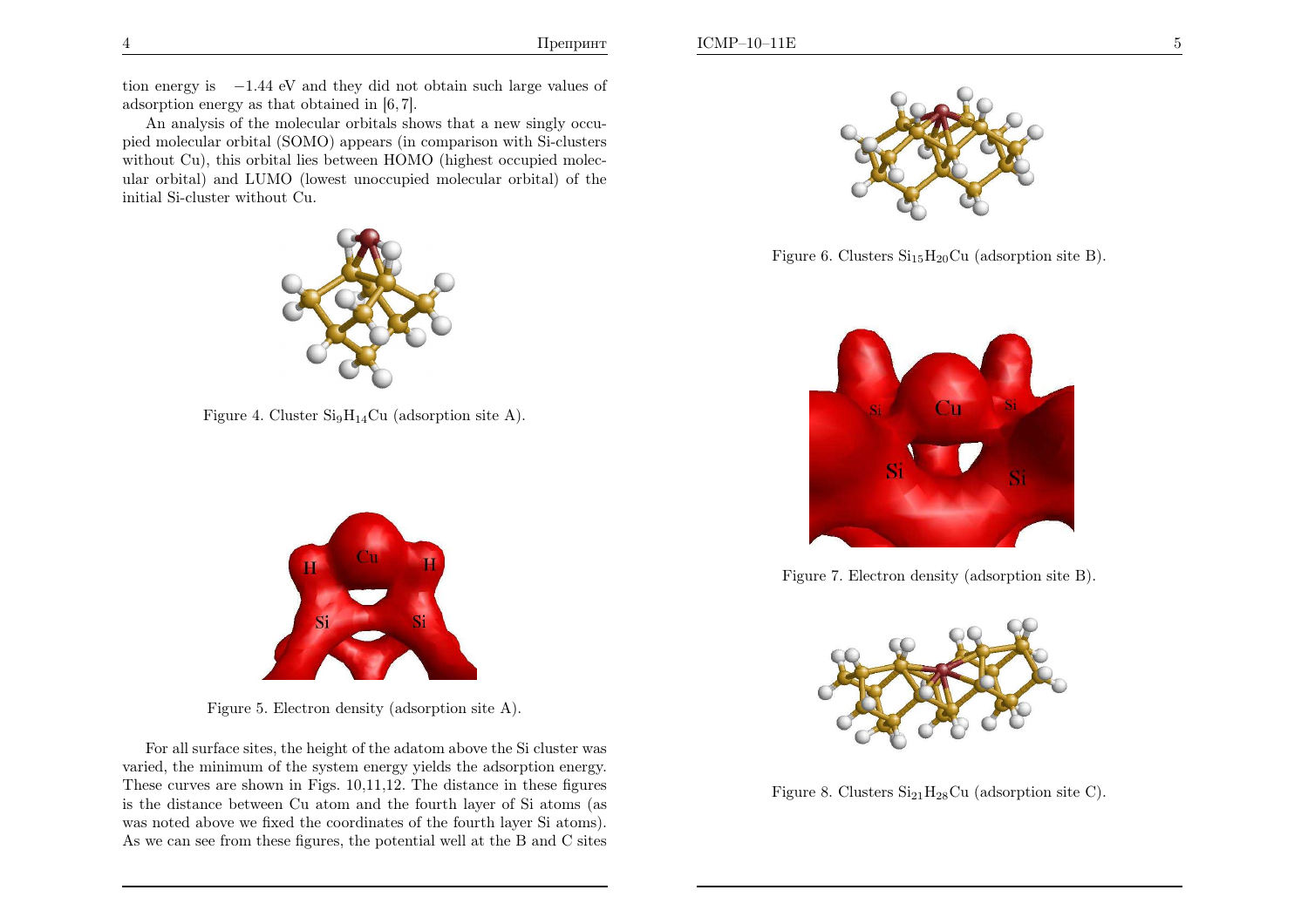

Figure 9. Electron density (adsorption site C).

is enoug<sup>h</sup> wide in comparison with the case of the adsorption at the siteA. There is no activation energy for the adsorption of copper.



Figure 10. Energy of the system  $Si<sub>9</sub>H<sub>14</sub>+Cu$  vs. distance between Cu and the fourth Si atom layer.

Table <sup>1</sup> lists the nearest surface neighbor adatom bond lenghts for all possible sites of adsorption considered in this study. At adsorption of Cu



Figure 11. Energy of the system  $Si_{15}H_{20}+Cu$  vs. distance between Cu and the fourth Si atom layer.



Figure 12. Energy of the system  $Si<sub>21</sub>H<sub>28</sub>+Cu$  vs. distance between Cu and the fourth Si atom layer.

some reconstruction of the Si surface takes <sup>p</sup>lace. The bond lengh of the dimer gets longer in the cases <sup>B</sup> and <sup>C</sup> and it gets <sup>a</sup> little shorter in the case A. We have also analyzed the charge distribution using Mullikenpopulation analysis (see Table 2), we present the charges of the Si atoms